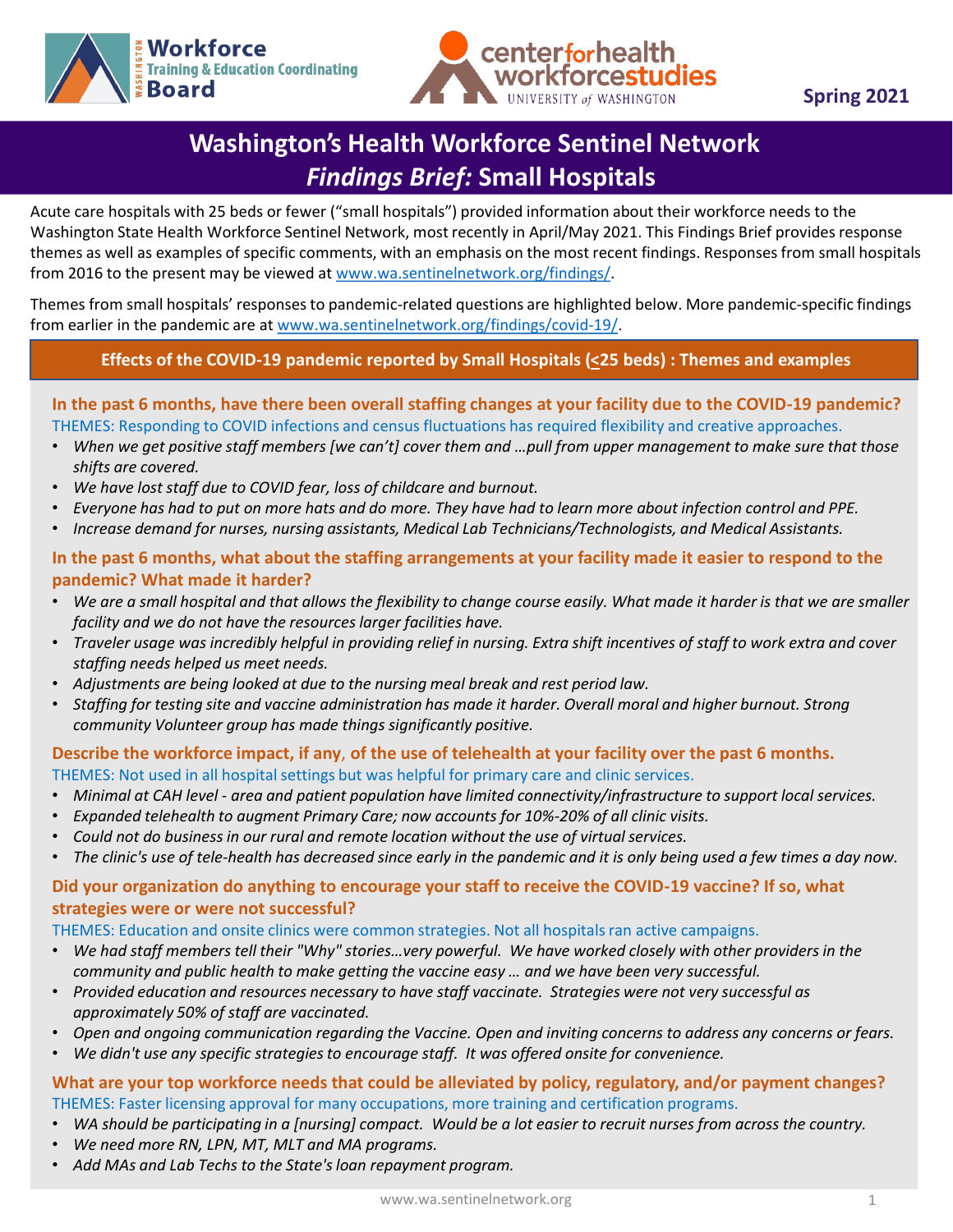## **Small Hospitals (<25 beds) (Spring 2021)**

Between 2016 and 2021, over the course of 10 reporting periods, small hospitals and other health care facilities in Washington provided key, on-the-ground information to the Washington State Health Workforce Sentinel Network. Below are highlights of trends over time and recent findings. More findings from small hospitals, along with those from other health care facilities, are at wa.sentinelnetwork.org.

### **Small Hospitals (<25 beds) - Occupations with exceptionally long vacancies: 2016-2021**

| Top occupations cited as having exceptionally long vacancies by date of reporting |                                                              |                                                              |                                                              |                                                              |                                                            |                                                              |                                                              |                              |                      |
|-----------------------------------------------------------------------------------|--------------------------------------------------------------|--------------------------------------------------------------|--------------------------------------------------------------|--------------------------------------------------------------|------------------------------------------------------------|--------------------------------------------------------------|--------------------------------------------------------------|------------------------------|----------------------|
| Rank                                                                              | <b>Winter 2016*</b>                                          | Spring 2017                                                  | <b>Fall 2017</b>                                             | Summer 2018                                                  | Spring 2019                                                | <b>Fall 2019</b>                                             | Fall 2020*                                                   | Spring 2021                  |                      |
| $\mathbf{1}$                                                                      | Registered<br>nurse                                          | <b>Registered</b><br>nurse                                   | Registered<br>nurse<br><b>Physical</b><br>therapist          | <b>Registered</b><br>nurse                                   | Registered<br>nurse                                        | Physician/<br><b>Surgeon</b>                                 | Registered<br>nurse                                          | Registered<br>nurse          |                      |
| $\overline{2}$                                                                    | <b>Occupational</b><br>therapist                             | Med/Clin lab<br>technologist                                 | <b>Nursing</b><br>assistant                                  | Physician/<br>Surgeon                                        | Physician/<br><b>Surgeon</b>                               | Registered<br>nurse                                          | <b>Medical</b><br>assistant                                  |                              |                      |
|                                                                                   | <b>Physical</b><br>therapist<br>Physician/<br><b>Surgeon</b> | <b>Physical</b><br>therapist                                 | <b>Physical</b><br>therapy<br>assistant                      |                                                              |                                                            | <b>Nursing</b><br>assistant                                  | <b>Nursing</b><br>assistant                                  | <b>Nursing</b><br>assistant  | 个                    |
| 3                                                                                 | <b>Multiple</b><br>occupations<br>cited at same<br>frequency | <b>Multiple</b><br>occupations<br>cited at same<br>frequency | <b>Multiple</b><br>occupations<br>cited at same<br>frequency | Med/Clin lab<br>technologist                                 | <b>Physical</b><br>therapist                               | <b>Multiple</b><br>occupations<br>cited at same<br>frequency | <b>Multiple</b><br>occupations<br>cited at same<br>frequency | <b>Medical</b><br>assistant  | <b>Most</b><br>cited |
|                                                                                   |                                                              |                                                              |                                                              | <b>Nursing</b><br>assistant                                  |                                                            |                                                              |                                                              | Med/Clin Lab<br>technologist |                      |
|                                                                                   |                                                              |                                                              |                                                              | <b>Multiple</b><br>occupations<br>cited at same<br>frequency | <b>Marriage &amp;</b><br><b>Family</b><br><b>Therapist</b> |                                                              |                                                              | Physician/<br><b>Surgeon</b> |                      |

\* Spring 2016 not shown due to lack of space. Spring 2020 findings not shown due to low response.

#### **Demand for healthcare workforce reported by Small Hospitals**

**Lower demand for some occupations, which was reported in the last year, is not an issue now.** 

- *[Registered nurses] Nurses choosing to take travel assignments or choosing to not be in the nursing field any longer.*
- *[Mental health counselors, Social workers] Issue with COVID-19 impact on need for mental health services.*
- *[LPNs, CNAs] There is a shortage and the high cost of living does not attract applicants.*
- *[Registered nurses] Treating patients that require one to one care has caused the increase in demand. Patients admitted with COVID require this care.*

#### **Reasons for vacancies reported by Small Hospitals**

#### **Most difficulties in filling open positions were not related to COVID-19, although the pandemic is a factor**

- *[Multiple occupations] Due to our rural area, we are unable to find qualified applicants for this position. We have also had several cases of COVID with our current employees that has left our clinic short staffed.*
- *[Multiple occupations] Low volume, low wage, high cost of living, no affordable housing.*
- *[Registered nurses] We are seeing a high number of retirements in nursing and relocations due to family circumstances and housing shortages locally (high cost of living).*
- *RTs have not been applying for the current position we have open. The main reason is due to the traveler assignments this profession is being offered that has high rates of pay.*